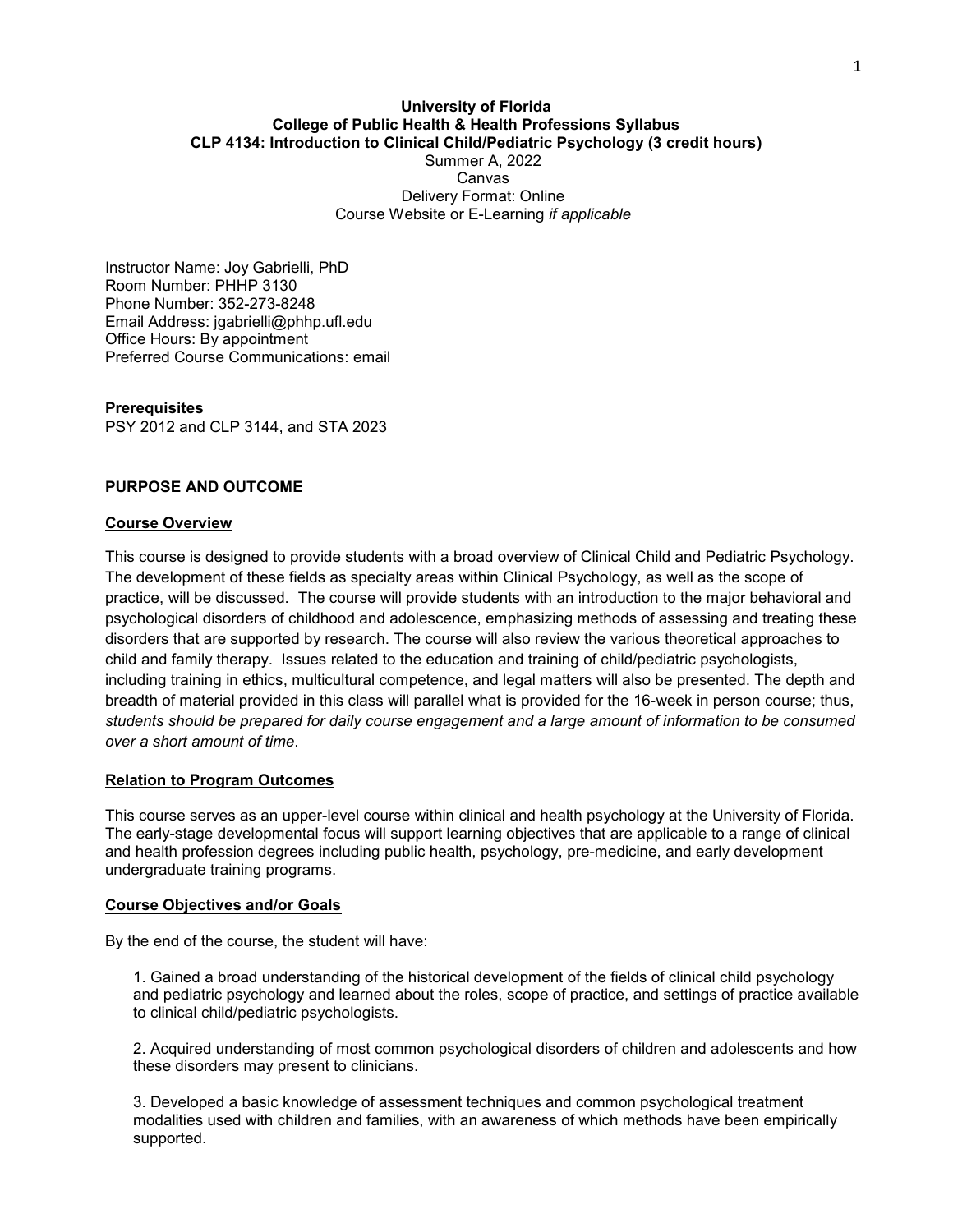4. Learned about multicultural considerations, ethical issues, and dealing with abuse/neglect within psychological practice.

5. Acquired an understanding of the training of clinical child/pediatric psychologists.

# **Instructional Methods**

This course will be conducted online via the UF Canvas e-learning system. All course content will be provided through video lectures, additional video supplements, and readings available online. To ensure student understanding and attention to material, students will participate in lecture quizzes for several modules, as well as extend learning beyond course content through Ask It/Find It assignments and discussion boards (see below for more information).

This is a highly structured and content-paced course, meaning that you cannot progress to the next module until you have completed the prior one. Quizzes, assignments, and tests are locked by date, so it is *critically* important that you stay up to date and complete your modules **each day**. Since this is an online course that is designed to be completed through the course website, it is expected that students will complete all quizzes, tests, and assignments on their own – with no outside help from others unless specifically discussed with the course instructor. There will be a few group activities built into this course, but you are responsible for your own contributions to those group activities – thus, you need to complete all tasks independently.

The format of this course will be primarily lectures, given by either the course instructor, guest lecturers or selected videos. Case presentations and video demonstrations will also be used during this course, and these materials will be made available on the course website as well. Although the size and structure of this course somewhat limits class discussions, we strongly encourage students to engage with the material presented by asking questions, posting comments and participating in Canvas discussions. Effort will be given to provide engaging and participatory lectures.

**SPECIAL NOTE:** It is important for students to note that this course is designed to provide the *same amount of information* that is given in the 16-week, in-person course offered in the Fall. Both courses are worth 3 academic credits, and thus, should contain the same amount of content and grading requirements. Therefore, the pacing of information is quite rapid with *daily* student participation required. Please balance this information with the amount of other activities you have planned during this Summer A semester.

# **DESCRIPTION OF COURSE CONTENT**

## **Topical Outline/Course Schedule (readings subject to change per Instructor's planning)**

| Module         | Date(s)  | Topic(s)                                        | Readings                 |
|----------------|----------|-------------------------------------------------|--------------------------|
|                | May 9    | <b>Course Introduction &amp; Basic Concepts</b> | Mash & Wolf: Ch1         |
| $\overline{2}$ | May 10   | History of Clinical Child/Pediatric Psychology  | Mash & Wolf: Ch 1        |
| 3              | May 11   | Assessment & Developmental Considerations       | Mash & Wolf: Ch 4        |
| 4              | May 12   | Intervention                                    | Mash & Wolf: Ch 4        |
| 5              | May $13$ | <b>Autism Spectrum Disorders</b>                | Mash & Wolf: Ch 5        |
| 6              | May 16   | <b>Intellectual Disability</b>                  | Mash & Wolf: Ch 5        |
|                | May 17   | <b>Anxiety Disorders</b>                        | Mash & Wolf: Ch 11       |
| 7              | May 18   | <b>Anxiety Disorders</b>                        | Mash & Wolf: Ch 11       |
| 8              | May 19   | <b>Mood Disorders</b>                           | Mash & Wolf: Ch 10       |
| 8              | May 20   | <b>Mood Disorders</b>                           | Madubata et al., 2021    |
| 9              | May 23   | <b>ADHD</b>                                     | Mash & Wolf: Ch 8        |
| 10             | May 24   | <b>Other Externalizing Disorders</b>            | Mash & Wolf: Ch 9        |
| 11             | May 25   | Parent-Child Interaction Therapy                | Mash & Wolf: Ch 9        |
|                | May 26   | <b>App Review Due!</b>                          |                          |
| 12             | May 27   | Introduction to Pediatric Psychology            | Mash & Wolf: Ch 13       |
|                |          |                                                 | La Greca & Mackey (2009) |
|                | May 30   | HOLIDAY - Go get some sun! @                    |                          |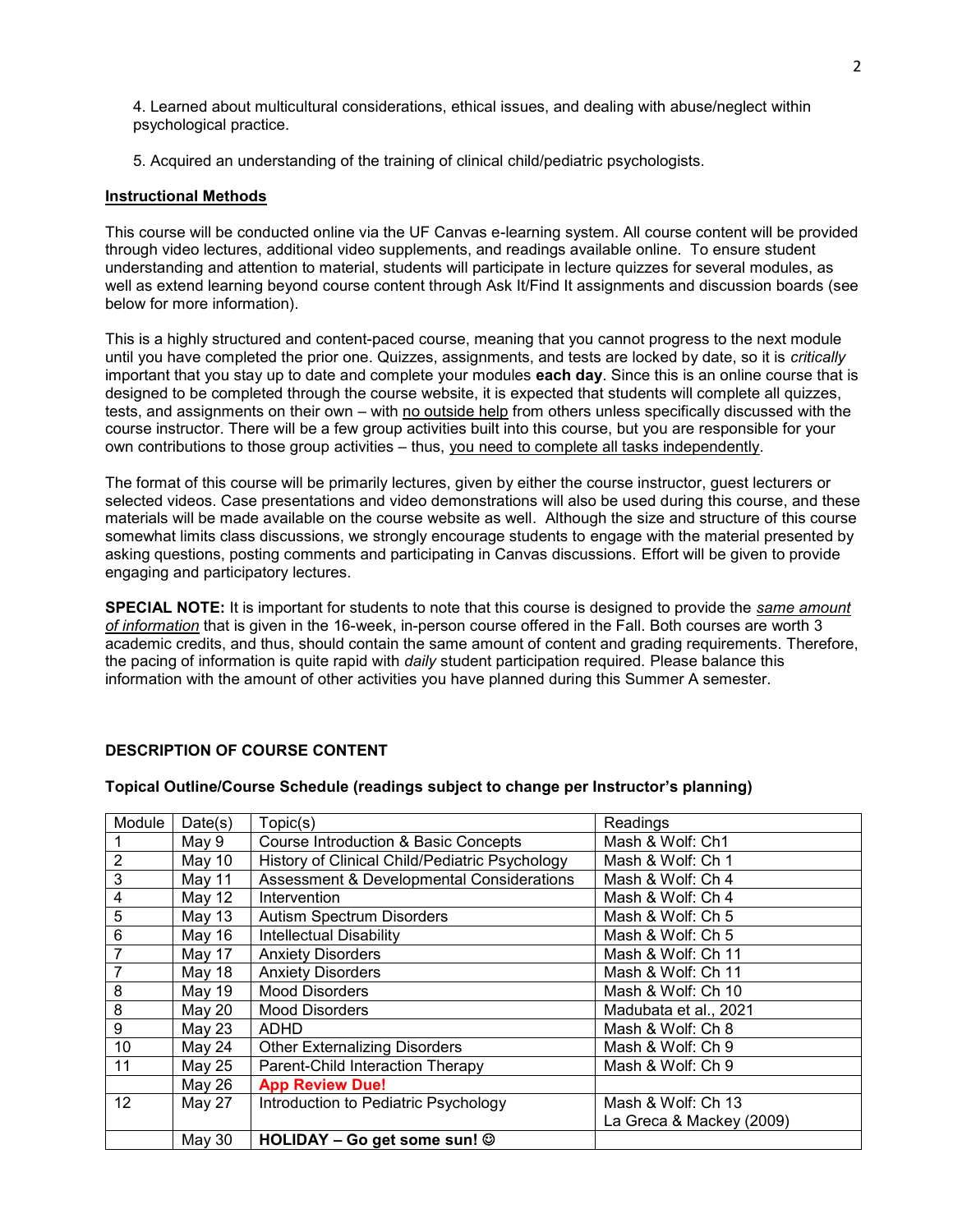| Module | Date(s) | Topic(s)                            | Readings                           |
|--------|---------|-------------------------------------|------------------------------------|
| 13     | May 31  | Pediatric Trauma & Adherence        | Cohen & Mannarino (2004)           |
|        |         |                                     | Kan et al., (2020)                 |
| 14     | June 1  | Health Risk Behaviors/Pediatric HIV | Ledlie (2001)                      |
| 15     | June 2  | Sleep                               | Meltzer & Mindell (2006)           |
| 16     | June 3  | Cystic Fibrosis/Asthma              | Powers (2015)                      |
|        |         |                                     | Everhart et al. (2011)             |
| 17     | June 6  | <b>Obesity/Eating Disorders</b>     | Jackson et al. (2007)              |
|        |         | <b>Infographic Due!</b>             | Mash & Wolfe: Ch 14                |
| 18     | June 7  | <b>Gastrointestinal Disorders</b>   | Cunningham & Banez (2006)          |
| 19     | June 8  | <b>Pediatric Transplant</b>         | Parmar (2003)                      |
| 20     | June 9  | Sickle Cell Anemia                  | Balsamo et al. (2019)              |
| 21     | June 10 | Cancer                              | Vannatta, Salley & Gerhardt (2009) |
| 22     | June 13 | Pediatric Pain                      | Cohen, Maclaren & Lim (2008)       |
| 23     | June 14 | <b>Pediatric Burns</b>              | Landolt et al. (2002)              |
| 24     | June 15 | <b>Diabetes</b>                     | Wysocki, Buckloh, & Grecco (2009)  |
| 25     | June 16 | STUDY DAY - take advantage to prep  |                                    |
|        | June 17 | FINAL EXAM 9 - 12 am                | (covering all course material)     |

# **Course Materials and Technology**

Required Text: Mash, E.J. & Wolfe, D.A. (2016). Abnormal Child Psychology (6th ed.). ISBN-10: 1305105427 | ISBN-13: 978-1305105423

This text has been ordered through the UF Text Adoption service and should be available at the bookstore. Used copies may also be available online. Assigned readings are listed below according to the lecture they accompany. Additional readings will be available for download on the course website for use with Adobe Acrobat Reader.

# **Additional Readings**

- 1. Balsamo, L., Shabanova, V., Carbonella, J., Szondy, M. V., Kalbfeld, K., Thomas, D. A., ... & Pashankar, F. (2019). Improving Care for Sickle Cell Pain Crisis Using a Multidisciplinary Approach. *Pediatrics*, *143*(5), e20182218.
- 2. Casey, R.L., & Brown, R.T. (2003). Psychological aspects of hematologic diseases. Child & Adolescent Psychiatric Clinics of North America, 12, 567-584.
- 3. Cohen, L., Maclaren, J., Lim, C.S. (2008). Pain and Pain Management. In Steele, Elkin, Robers (Eds.) Handbook of Evidence Based Therapies for Children and Adolescents: Bridging Science and Practice. (pp.281-295). Springer.
- 4. Cohen, J. A., & Mannarino, A. P. (2004). Treatment of childhood traumatic grief. Journal of Clinical Child and Adolescent Psychology, 33, 819-831.
- 5. Cunningham, C. L., & Banez, G. A. (2007). Pediatric Gastrointestinal Disorders: Prevalence, Costs, and Rationale for a Biopsychosocial Approach. In Cunningham & Benez (Eds.) Pediatric gastrointestinal disorders: Biopsychosocial assessment and treatment, (pp 1-12). Springer Science & Business Media.
- 6. Everhart, R. S., Kopel, S., McQuaid, E. L., Salcedo, L., York, D., Potter, C., & Koinis-Mitchell, D. (2011). Differences in environmental control and asthma outcomes among urban Latino, African American, and non-Latino White families. Pediatric Allergy, Immunology, and Pulmonology, 24, 165- 169.
- 7. Jackson, D., Wilkes, L., & McDonald, G. (2007). 'If I was in my daughter's body I'd be devastated': Women's experiences of mothering an overweight or obese child. Journal of Child Health Care, 11(1), 29-39.
- 8. Kan, K., Gupta, R., Davis, M. M., Heard-Garris, N., & Garfield, C. (2020). Adverse experiences and special health care needs among children. *Maternal and child health journal*, *24*(5), 552-560.
- 9. La Greca, A.M. & Mackey, E. (2009). Adherence to pediatric treatment regimens. In M. Roberts & R. Steele (Eds.), Handbook of Pediatric Psychology, 4th edition (pp. 130-152). New York, NY: Guilford Press.
- 10. Landolt, M. A., Grubernmann, S., & Meuli, M. (2002). Family impact greatest: Predictors of quality of life and psychological adjustment in pediatric burn survivors. Journal of Trauma, 53, 1146-1151.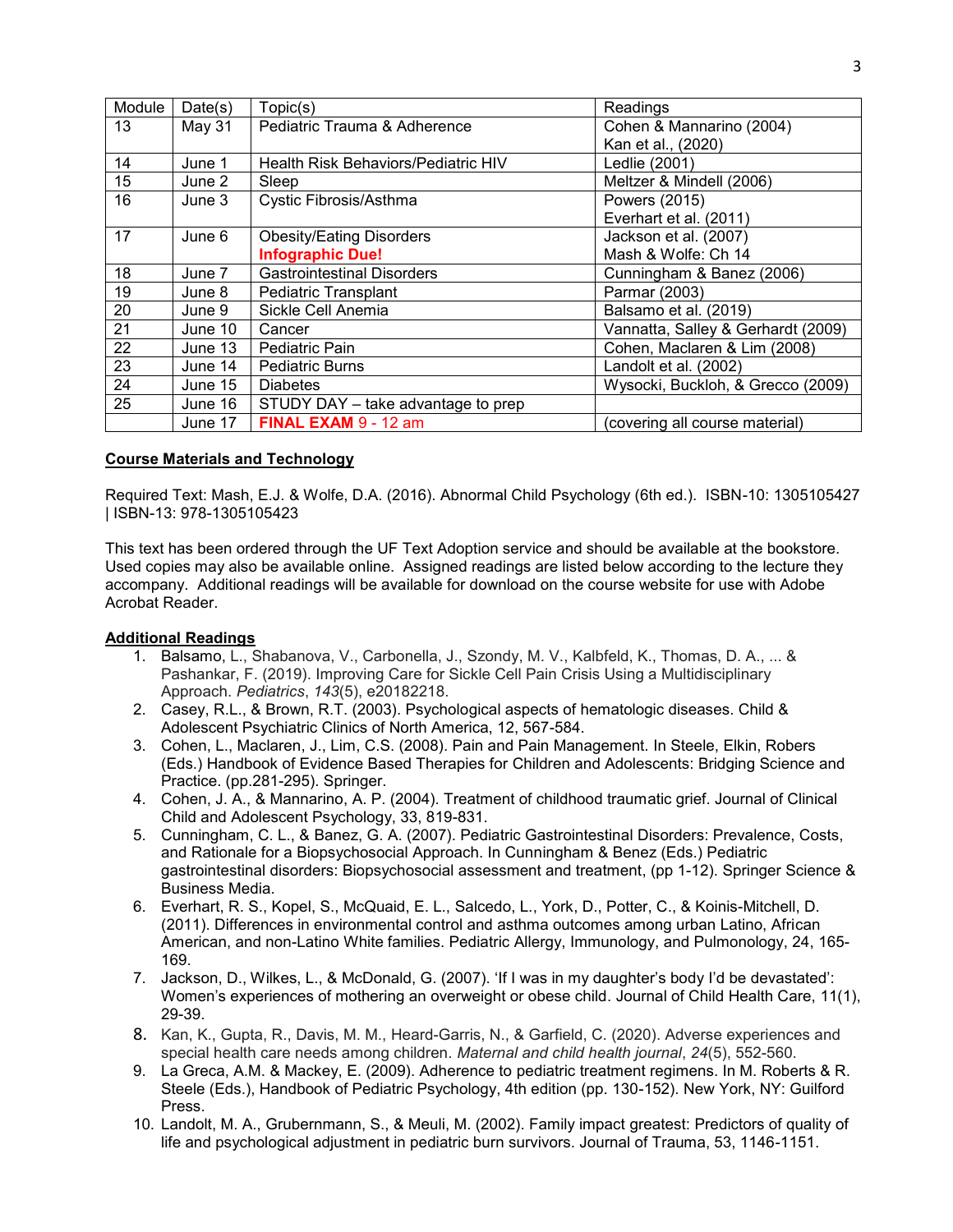- 11. Ledlie, S.W. (2001). The psychosocial issues of children with perinatally acquired HIV disease becoming adolescents: A growing challenge for providers. AIDS Patient Care and STD's, 15(5), 231- 236.
- 12. Madubata, I., Spivey, L. A., Alvarez, G. M., Neblett, E. W., & Prinstein, M. J. (2022). Forms of Racial/Ethnic Discrimination and Suicidal Ideation: A Prospective Examination of African-American and Latinx Youth. *Journal of Clinical Child & Adolescent Psychology*, *51*(1), 23-31.
- 13. Meltzer, L. J., & Mindell, J. A. (2006). Sleep and sleep disorders in children and adolescents. Psychiatric Clinics of North America, 29(4), 1059-1076.
- 14. Parmar, G., Wu, J.W., Chan, K.W. (2003). Bone marrow donation in childhood: One donor's perspective. Psycho-Oncology, 12, 91-94.
- 15. Powers SW, Stark LJ, Chamberlin LA, et al. Behavioral and Nutritional Treatment for Preschool-Aged Children With Cystic Fibrosis: A Randomized Clinical Trial. JAMA Pediatrics. 2015;169:e150636.
- 16. Vannatta, I., Salley, C.G., and Gerhardt, C.A. (2009). Pediatric Oncology: Progress and Future Challenges. In M. Roberts & R. Steele (Eds.), Handbook of Pediatric Psychology, 4th edition (pp. 319-333). New York, NY: Guilford Press.
- 17. Wysocki, T.M., Buckloh, L.M., & Greco, P. (2009). The Psychological Context of Diabetes Melilitus in Youths. In M. Roberts & R. Steele (Eds.), Handbook of Pediatric Psychology, 4th edition (pp. 319- 333). New York, NY: Guilford Press.

We will be using E-Learning for this course. The website can be accessed at: https://lss.at.ufl.edu. The syllabus, Powerpoints, and readings will be posted here weekly, in addition to grades when they become available.

For technical support for this class, please contact the UF Help Desk at:

- [Learning-support@ufl.edu](file:///C:/Users/hackg/Desktop/Learning-support@ufl.edu)
- (352) 392-HELP select option 2
- <https://lss.at.ufl.edu/help.shtml>

# **ACADEMIC REQUIREMENTS AND GRADING**

# **Assignments**

Lecture Quizzes (15% of your grade): Lecture quizzes will be available approximately 3 times per week following your completion of the lecture videos. These quizzes are intended to support your ability to keep up with the material each day as well as provide you with examples of the types of questions that will be asked on the Final Exam. Each quiz will be worth 1 point, but there will be multiple quiz questions contributing to that point earned. You may refer back to course material, but **quizzes will be time-limited**, which means you should have a general sense of the answers or you will not have time to complete every question. Quizzes will generally cover content that is provided within the module attached to that quiz, but questions from previous modules may also be included.

Discussion Boards (20% of your grade): Discussion boards will be made available for students to cross-talk about issues related to course content. Weekly participation in boards will be expected, with full credit given to students who post thoughtful, **empirically-based content** in response to questions posed *and* peer/faculty content. More than two posts within each discussion board is expected for full credit, so students will need to monitor the boards across each week. **To receive full credit, you must make your initial discussion board post prior to Thursday of each week.** This will enable your peers to have time to respond to your posts as well. This activity is designed to support peer-to-peer engagement in learning as well as deeper understanding of course content. Full credit will be given to students who demonstrate the ability to extend their learning outside of course content provided (e.g., including scientific literature from a peer reviewed journal article to support statements, with references provided). Here is an example of one discussion board prompt you will receive during this course: "Diagnosis of mental health disorders in children, such as anxiety and depression, requires good understanding of DSM-5 diagnostic criteria AND the individual patient's cultural context. Please discuss thoughts/ideas/questions about culturally competent clinical assessment and diagnosis for childhood disorders that are presented in this week's modules."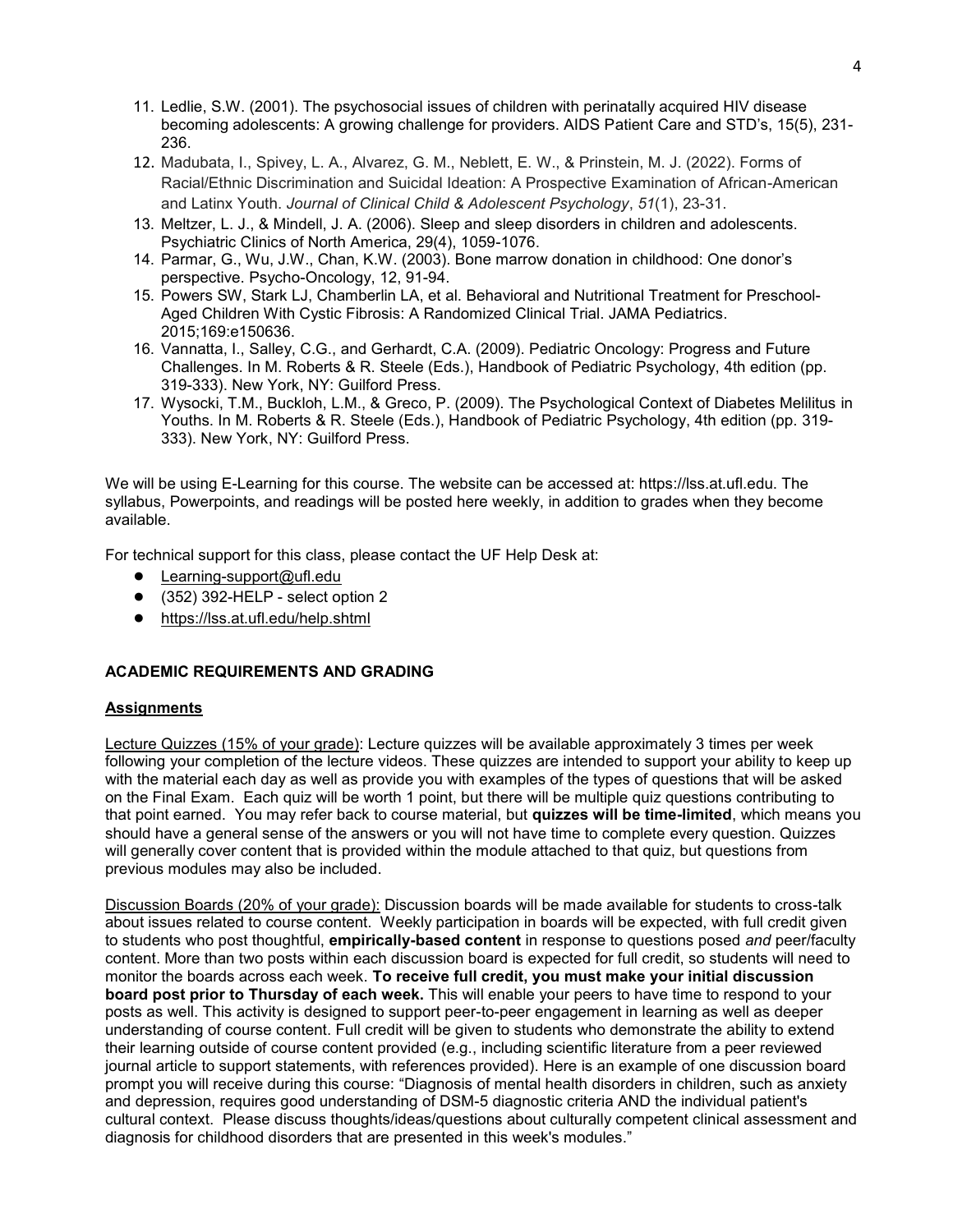Final Exam (25% of your grade): There will be ONE exam: a cumulative final. The exam will cover material from lectures, videos, and readings. The format of exams will be multiple choice and short answer. There will be no make-up exams, except for documented medical reasons (i.e., physician note). If you miss the exam, you will receive a score of zero on that exam. Any arrangements to change the date of the exam must be made early in the semester or they will not be considered.

App Review Paper (20% of your grade): Midway through the course, students will be expected to complete a review of a smartphone app or other technology-based intervention (e.g., virtual reality for mindfulness) that can be used for intervention with a patient population (e.g., adolescents with anxiety; pediatric patients undergoing an invasive medical procedure). This review will be less than one page of single-spaced text (brevity is preferred) that will contain four sections: 1) A description of the app/tool; 2) A description of how it is used with the specific target population; 3) A discussion of the evidence-base for use of the tool (e.g., any randomized control trials?); and 4) Your opinion on the utility of the tool for use with the population it is designed to target. More information will be provided via Canvas as the assignment due date approaches. *The app must have empirical support*; apps with at least one randomized controlled trial are preferred. **Submissions will be evaluated for plagiarism**; if plagiarism is evident students will be referred to the Dean's office for academic misconduct.

Infographic (20% of your grade): Infographics are visual depictions of data and ideas used to generate interest in various topics and communicate information concisely and simply. For this assignment, you will develop a one-page infographic designed to quickly, clearly, and accurately present information in a visually stimulating way. The presentation of information must be novel, and the information depicted must be comprehensive enough to communicate the message without additional explanation. For the infographic, you must select one pathology discussed in class (can be clinical child or pediatric psychology oriented) and visually depict how this pathology manifests itself uniquely in child or adolescent populations. Prior classes gave feedback that this assignment took them longer than they estimated it would take, so start early and ask me for feedback in advance of the due date.

As you design your infographic, consider what information would be relevant to: 1) persuade policy makers about the particular health issue you have selected and 2) generate interest or provide information to the general public with little to no prior knowledge of your selected topic. Projects will be graded based on the quantity (provision of appropriate – not too much or too little – amount of information) and quality (information depicted is accurate and evidence-based, goes beyond content provided in class or readings) of information provided, innovation in data presentation (data is organized, interesting, and visually appealing), and public health relevance (information is important and understandable to a lay audience) of the information provided. The information you provide must have solid scientific evidence with specific sources to support claims and data summaries. You must provide a list of references/sources to support the information you have provided in your infographic. You may provide a 500 maximum word summary detailing the approach and strengths of your particular approach to the infographic if you feel it will assist me in understanding the thought process behind your final product, although this is **not** a requirement of the assignment.

- There are many tools online that can be useful for creation of infographics such as the following:
	- [http://www.freepik.com/free-vector/infographic-elements-pack\\_772624.htm](http://www.freepik.com/free-vector/infographic-elements-pack_772624.htm)
	- <http://www.easel.ly/blog/category/infographic-templates/>
	- <http://www.dreamstime.com/photos-images/infographic.html>

Here are a few examples of infographics of varying quality:

- http://www.who.int/violence\_injury\_prevention/road\_safety\_status/2013/facts/magnitude\_web.jpg
- http://www.paho.org/world-health-day-2014/wp-content/uploads/2014/03/WHDInfographic.pdf
- http://www.publichealthontario.ca/en/eRepository/OHP\_infog\_Foodborne\_2014.pdf
- Additional examples posted on Canvas from prior classes

# **Grading**

| Requirement       | Due date                 | ∣% of final grade |  |  |  |
|-------------------|--------------------------|-------------------|--|--|--|
| Discussion Boards | Weekly                   | 20%               |  |  |  |
| Lecture Quizzes   | Two – Three Times Weekly | 15%               |  |  |  |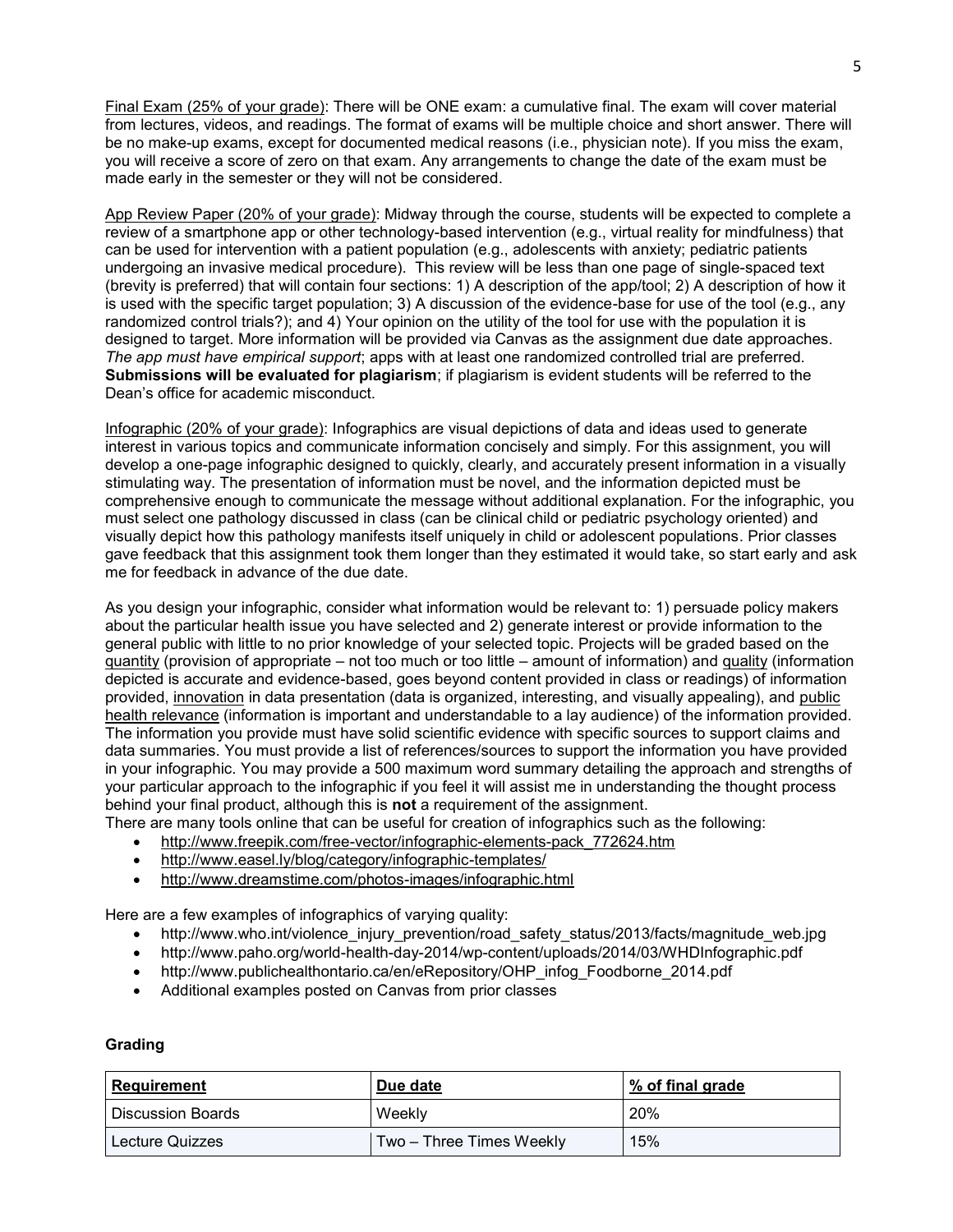| <b>App Review</b> | May 26th             | 20% |
|-------------------|----------------------|-----|
| Infographic       | June 6 <sup>th</sup> | 20% |
| Final Exam        | June 17th            | 25% |

Point system used (i.e., how do course percentage points translate into letter grades).

**Example:**

| <b>Points</b>          | 94-            | $90-$ | $87 -$ | 83- | $80-$ | 77          | 73- | 70-                    | $67 -$ | 63- | 60- | <b>Below</b> |
|------------------------|----------------|-------|--------|-----|-------|-------------|-----|------------------------|--------|-----|-----|--------------|
| earned                 | 100            | 93    | 89     | 86  | 82    | 79          | 76  | 72                     | 69     | 66  | 62  | 60           |
| <b>Letter</b><br>Grade | $\overline{A}$ | $A-$  | B۱     | B   | В-    | $\sim$<br>◡ | ◡   | $\sim$<br>$\mathbf{v}$ | D+     | L   | D-  | -            |

| Letter<br>Grade        | Δ   | А-   | B+   | в   | в-   | ◠∸<br>◡ | ◠<br>u | Ĉ<br>ს- | D+  | D       | - ש  | E<br>▃ | WF  |     | ΝG  | S-U |
|------------------------|-----|------|------|-----|------|---------|--------|---------|-----|---------|------|--------|-----|-----|-----|-----|
| Grade<br><b>Points</b> | 4.0 | 3.67 | 3.33 | 3.0 | 2.67 | 2.33    | 2.0    | 1.67    | .33 | $\cdot$ | 0.67 |        | 0.0 | 0.0 | 0.0 | U.U |

For greater detail on the meaning of letter grades and university policies related to them, see the Registrar's Grade Policy regulations at:

<http://catalog.ufl.edu/ugrad/current/regulations/info/grades.aspx>

# **Exam Policy**

There will be no make-up exams, except for documented medical reasons (i.e., physician note) or extreme personal situations that are verified and approved by the instructor prior to the exam date. If you miss an exam, you will receive a score of zero on that exam. Students who *must* miss class on the day of an exam may request arrangements to take the exam early, pending approval by the instructor. These arrangements *must* be made early in the semester. If you will miss a class or need to leave a class early please let the instructor know in advance.

# **Policy Related to Make up Exams or Other Work**

Any requests for make-ups due to technical issues MUST be accompanied by the ticket number received from LSS when the problem was reported to them. The ticket number will document the time and date of the problem. You MUST e-mail me within 24 hours of the technical difficulty if you wish to request a make-up.

Late infographic and app review assignments will be accepted with a 10% decrease in overall grade for every day late. Late assignments one week past the due date will not be accepted and will receive a grade of "0". I will work to respect cultural and religious holidays. Please alert me at least one week in advance if you should need deadline accommodations in support of your ability to participate in these meaningful events.

# **Policy Related to Required Class Participation**

You are required to participate fully in the course modules by consuming the content provided, completing lecture quizzes when available, and submitting assignments by their due dates online. If you have any difficulty in completing any portion of the course, please alert Dr. Gabrielli as soon as possible.

Please note all faculty are bound by the UF policy for excused absences. For information regarding the UF Attendance Policy see the Registrar website for additional details: <https://catalog.ufl.edu/ugrad/current/regulations/info/attendance.aspx>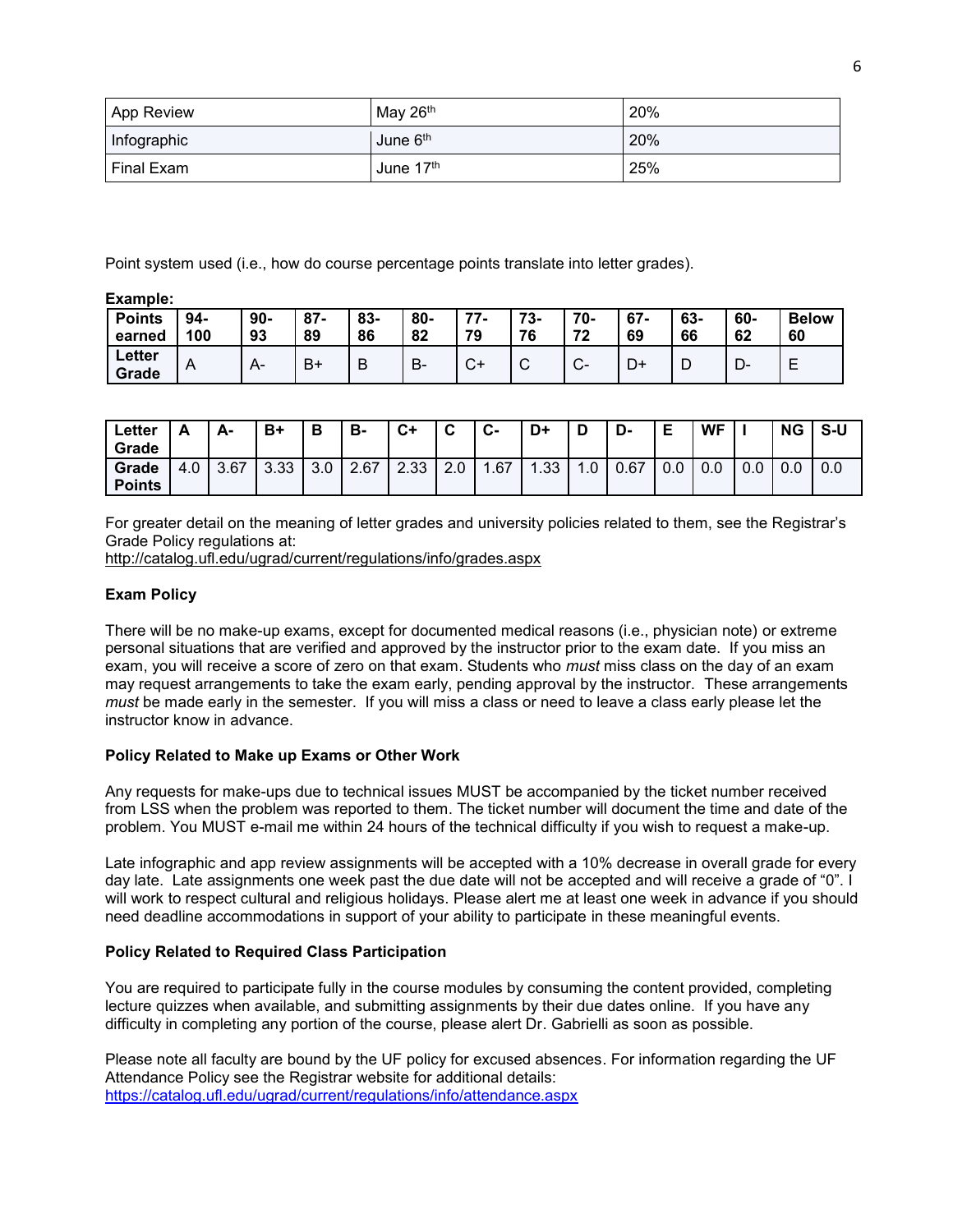#### **Policy Related to Guests Attending Class:**

Only registered students are permitted to utilize course materials. Students are responsible for course material regardless of attendance. For additional information, please review the Classroom Guests of Students policy in its entirety. Link to full policy: <http://facstaff.phhp.ufl.edu/services/resourceguide/getstarted.htm>

**STUDENT EXPECTATIONS, ROLES, AND OPPORTUNITIES FOR INPUT**

#### **Expectations Regarding Course Behavior**

Laptop, Cell Phone, and Newspaper Policy: Given that class lectures are available online, laptops will be allowed as part of course participation. Assignments are expected to be completed independently (that means, without any help from peers or others). I appreciate your cooperation.

### **Academic Integrity**

Students are expected to act in accordance with the University of Florida policy on academic integrity. As a student at the University of Florida, you have committed yourself to uphold the Honor Code, which includes the following pledge:

## "**We, the members of the University of Florida community, pledge to hold ourselves and our peers to the highest standards of honesty and integrity**."

You are expected to exhibit behavior consistent with this commitment to the UF academic community, and on all work submitted for credit at the University of Florida, the following pledge is either required or implied:

### **"On my honor, I have neither given nor received unauthorized aid in doing this assignment."**

It is your individual responsibility to know and comply with all university policies and procedures regarding academic integrity and the Student Honor Code. Violations of the Honor Code at the University of Florida will not be tolerated. Violations will be reported to the Dean of Students Office for consideration of disciplinary action. For additional information regarding Academic Integrity, please see Student Conduct and Honor Code or the Graduate Student Website for additional details: <https://www.dso.ufl.edu/sccr/process/student-conduct-honor-code/>

<http://gradschool.ufl.edu/students/introduction.html>

Please remember cheating, lying, misrepresentation, or plagiarism in any form is unacceptable and inexcusable behavior.

### **Online Faculty Course Evaluation Process**

Students are expected to provide feedback on the quality of instruction in this course by completing online evaluations at [https://evaluations.ufl.edu.](https://evaluations.ufl.edu/) Evaluations are typically open during the last two or three weeks of the semester, but students will be given specific times when they are open. Summary results of these assessments are available to students at [https://evaluations.ufl.edu/results/.](https://evaluations.ufl.edu/results/)

I greatly value student evaluations and will utilize course evaluations to make ongoing improvements to the course as well as adjust my teaching style and course expectations to improve learning outcomes for students.

# **SUPPORT SERVICES**

### **Accommodations for Students with Disabilities**

If you require classroom accommodation because of a disability, it is strongly recommended you register with the Dean of Students Office [http://www.dso.ufl.edu](http://www.dso.ufl.edu/) within the first week of class or as soon as you believe you might be eligible for accommodations. The Dean of Students Office will provide documentation of accommodations to you, which you must then give to me as the instructor of the course to receive accommodations. Please do this as soon as possible after you receive the letter. Students with disabilities